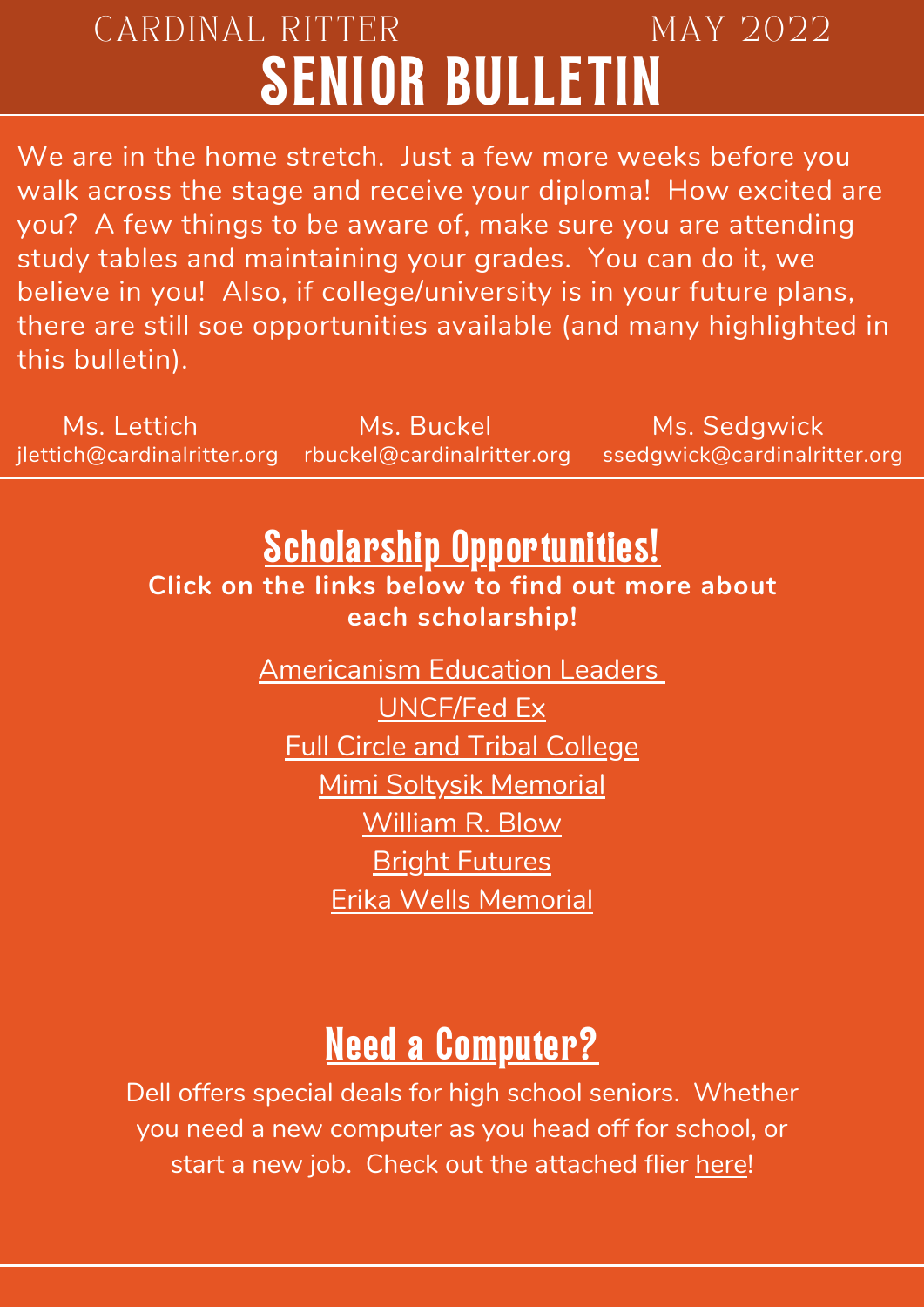## Senior Scholarship Spotlight

**Emma Balding:** LU Academic Merit Scholarship from Lindenwood University. **Julie Barber:** Ball State Scholars Award from Ball State University. **Abigal Blastic:** Academic Scholarship from Franklin College, Jaguar Excellence Award from IUPUI, Provost Scholarship from Indiana University, Holy Cross Scholarship from University of Portland, Academic Scholarship from Valparaiso.

**Tahja Brown:** Indianapolis Horizon Award from UIndy.

**Brenden Burtz:** Deans Excellence Award from Bradley University. **Alayah Dauss:** Honors Scholarship from Central State University, Hudson & Holland and Provst Scholarships from Indiana University, Aggie Merit Scholarship from North Carolina A&T.

**Madelyn Donald:** Butler Award and Academic Scholarship from Butler University, Jaguar Excellence Award from IUPUI, St. Clare Academic Scholarship from Marian University, Director's and Richard Lugar and Greyhound Choice Awards from UIndy. **Diego Eke:** Edwards Merit and Christian High School and Science & Engineering Scholarships from Anderson University, Deans and Jaguar Excellence Awards from IUPUI.

**Samuel Fitzgerald:** Beautillion Militaire Scholarship from 100 Black Men of Indy, Horizon and Greyhound Choice Awards from UIndy.

**Nancy Flores:** Ball State Scholars Award from Ball State University, Academic Scholarship from Butler University, Merit Scholarship from Eastern Illinois University, Deans Scholarship from UIndy.

**Itzel Garcia-Morales:** Deans Scholarship from Columbia College, Merit Scholarship from Eastern Illinois Univeristy.

**Zachary Gonzales:** Reardon and Christian High School Scholarships from Anderson University, DePauw Scholarship from DePauw University, Distinction Scholarship from Grace College, Hanover Grant and HC Campus Award and Presidential Scholarship from Hanover College, Presidential Scholarship from Purdue University, Merit Scholarship from Valparaison University, Alumni Award from Wabash College, Fr. J. Peter Buschman Award from Xavier University.

**Madison Green:** Vincentian Award from DePaul University, Outstanding Scholars and Leaders Scholarship from Fisk University, Presidential Scholarship from Hanover College, 21st Century Housing and Textbook Scholarship from Indiana University, Achievement Award from Montana State University, Opportunity Scholarship from Murray State University, Deans Scholarship from Nova Southeastern University, Richard Lugar Scholarship from UIndy.

**Adina Gros:** Recognition and Crescent City Scholarship from Loyola University, Academic Scholarship from Northern Illinois Universtiy.

**Shaye Hamblen:** Jaguar Excellence Award from IUPUI, Merit Scholarship from Lindenwood University, Presidential Scholarship from Loyola University, Trustees' Scholarship from Niagra University, SAIC Recognition Merit Scholarship from School of Art Institute of Chicago, Academic Scholarship from Valparaiso University. **Sarah Jacob:** Scarlet and Catholic School Scholarships from Bellarmine University, Presidential Excellence Scholarship from Bradley University, Presidential Scholarship from Lewis University, Presidential Scholarship from St. Mary's College, Board of Director's Scholarship from Valparaiso University, Trustee Scholarship from Xavier University.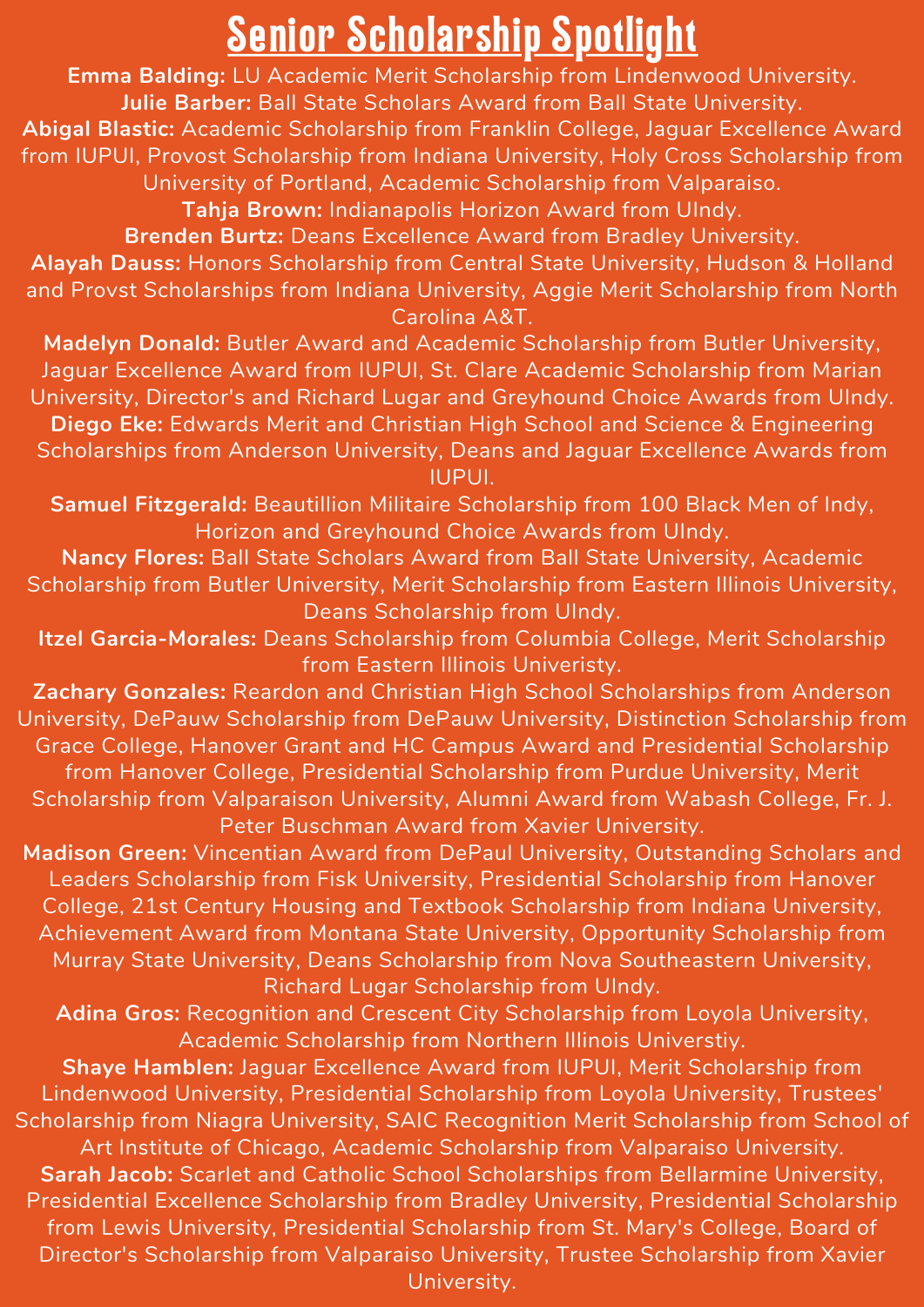**Ethan Jost:** Tri Kappa Scholarship from Tri Kappa of Avon, Merit Scholarship from Rose-Hulman Institute of Technology.

**Cameron Knipe:** Robert Smith Class of '97 Scholarship and J&E Tolentino Scholarship from Purdue University, Rose-Hulman Award and Rose-Hulman Merit Scholarship from Rose-Hulman Institute of Technology, Academic Merit Scholarship from University of Alabama, Huntsville.

**Sophia Konger:** Provost and Direct Admit Awards and Luddy Dean's Scholarship from Indiana University, Jaguar Excellence Award from IUPUI, Honors Scholar Award from Notre Dame College.

**Natalie Kutcher:** Academic Distincction Scholarship from Indiana State University, Jaguar Excellence Award from IUPUI, Manoa Academic Scholarship from University of Hawaii.

**Masreya Loko:** Trustee Award from Barry University, Academic Scholarship from Eastern Michigan University, Academic Scholarship from Florida Memorial University, Academic Scholarship from Franklin College, Hudson and Holland Scholarship from Indiana University, Jaguar Excellence Award from IUPUI, National Business Scholars Award from Michigan Technical University, Opportunity Scholarship from Murray State University, Richard Lugar Scholarship from UIndy, Pioneer Scholarship from University of Denver, Bluegrass Spirit Scholarship from University of Kentucky, Deans Scholarship from Xavier University.

**Jennifer Loyo-Santos:** Merit Scholarship from Eastern Illinois University. **Zachary Martin:** Provost Scholarship from Indiana University.

**Nicholas Mark:** Air Force Academy Scholarship, Presidential Scholarship from Purdue University.

**Abigail Nagy:** Presidential Scholarship from Buena Vista University, Founder's Scholarship from Colby Sawyer College, DePauw University Scholarship from DePauw University, Annual Scholarship from Eastern Michigan University, Dean's Academic Scholarship from Goshen College, Provost's Scholarship from Grace College, Oyaron Scholarship and Hartwick Community Award from Hartwick College, Academic Distinction Scholarship from Indiana State University, Deans Scholarship from Murray State University, Admission Promise and Excellence Scholarship and Trustee Award from Ohio University, Annual Scholarship from St. Ambrose University, Vice President's Scholarship and Catholic High School Award from St. Louis University, Madeleva Award from St. Mary's College, Board of Director's Scholarship from Valparaison University.

**Lindsay Norton:** David Rice Merit Scholarship from University of Southern Indiana. **Anahi Ocaranza:** Promise Award from University of Southern Indiana. **Daniela Rodriguez:** Scarlet and Catholic School Scholarships and Joan and Lee Thomas Multicultural Award from Bellarmine University, Morton Finley Leadership and Butler Awards and Academic Scholarship from Butler University, CLD and Provost Scholarships from Indiana University, IUPUI Pledge Grant and Jaguar Excellence Award from IUPUI, Presidential Scholarship from Loyola University, Emerging Leaders Scholarship from Purdue University, Presidential Scholarship from St. Mary's College, Merit Scholarship from University of Louisville. **Edgar Serrano:** Merit Scholarship from Lincoln Tech.